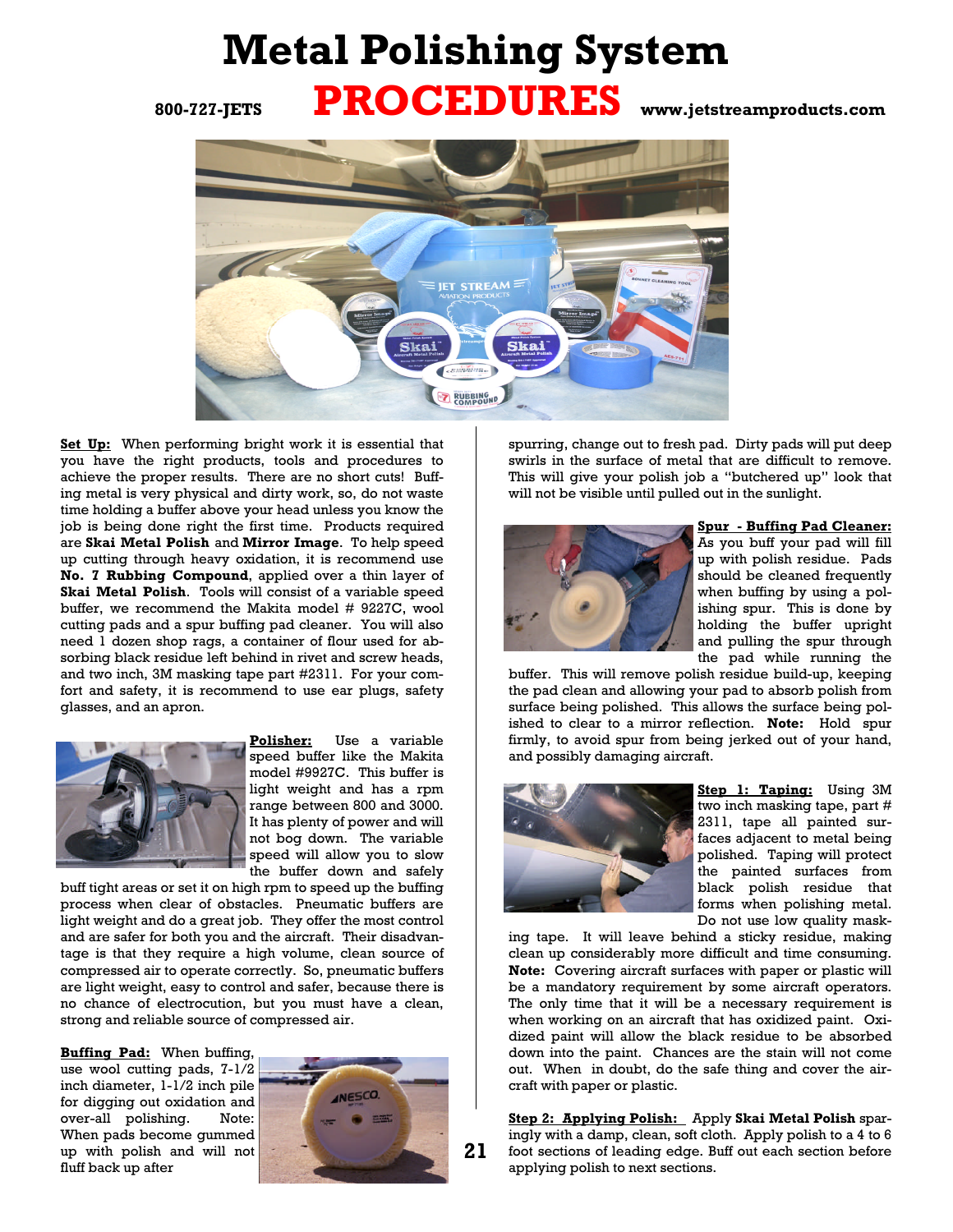



Note: If metal is heavily oxidized, apply a second layer of **No 7 Rubbing Compound** to the already applied layer of **Skai Metal Polish**. The **No 7 Rubbing Compound** will add an aggressive layer or abrasives which will speed up the process of removing heavy oxidation from aluminum surfaces. **No 7 Rubbing Compound** has been around for ever. It is a very unique product when polishing aluminum because it will not leave a cloud in the surface of the metal. It clears to a mir-

ror finish when used with **Skai Metal Polish**.

**STEP 3: Buffing:** Now that this sections of leading edge has been made ready, it's time to begin polishing. Using a





machine polisher, buff the metal surface until you have a clear reflection of yourself in the surface of the metal, free of all blemishes. Bottoms can be difficult because you will be supporting the weight of the buffer plus using additional pressure required to cut through oxidation and accumulations of dried bugs. It is important that you carefully follow the previous outlined procedures, and are using the proper tools and products to achieve desired results.

**STEP 4: Removing Swirls:** Swirls give polished metal a butchered up or hacked up appearance. Swirls are the end result of using a buffer. They have the appearance of cat tails as you can see in adjoining photo. To remove swirls,



use a two to three inch piece of **Mirror Image** and apply by hand to the newly polished surface. As you apply **Mirror Image,** a black residue will appear and cover the newly polished metal surface. Using a folded micro fiber, towel begin breaking down

and removing this residue before it dries. During this process, the swirls are being removed from the surface of the metal. As the metal begins clearing under your micro fiber switch to a fresh towel and finish polishing out the



metal surface. You have now completed your first section of leading edge. The surface of the metal should be free of all oxidation, blemishes, bug marks, and swirls as shown in bottom picture.

**STEP 5: Applying Flour:** To help remove any black residue left on the metal surface, rivets or screw heads, apply a small amount of household flour to a clean micro fiber



towel and rub across polished surfaces. The flour will absorb any black residue left on the surface of the metal. Note: Swirls are removed when **Mirror Image** is being broken down and removed as described in step four. If you remove the **Mirror Image**

too soon by absorbing it with the flour, you will not achieve the desired results.

Note: If you have followed all directions up to this point, you will be successfully polishing metal. You will need to repeat the first five steps on each section of metal you polish. The following directions will provide you with helpful hints that will allow you to safely position yourself and polish the metal on a Challenger 601. These same basic guidelines will be used on other aircraft when polishing metal.

**Polish Engine Intakes:** Once you have finished polishing the leading edges on the wings, move to the engine in-



takes. On the Canadair Challenger aircraft, you will need a pump up stand to position yourself in front of the engine intakes. It is possible to place a 6" ladder on top of a mat, placed it at the back of the wing to polish the intake. It is awkward and unsafe due to

the slope at the back of the wing on the Challenger. For safety, have someone hold the ladder. Always place rubber mats down where you will be laying tools down and standing. Now that you are in position, tape the intake and begin polishing. Engine intakes will have heavy accumulations of bugs that will require extra attention when buffing. Once you have cut through all oxidation and bug stains, continue with steps four and five. Before you know it, you will be making your final wipe and inspection and ready to move on to the engine cones.



**Polish Engine Cones:** Not all Challenger's have cones. If the plane does now will be the time to polish them. When standing on top of the engine pylons, you will want to place a mat down to protect the aircraft as seen in the picture. Once everything is

in position and taped, begin polishing. You can expect the cones to be oil and carbon stained. To remove these stains, it will require an additional cut by using the **No 7 Rubbing Compound.** Follow steps one through five to complete the polishing of the engine cones.